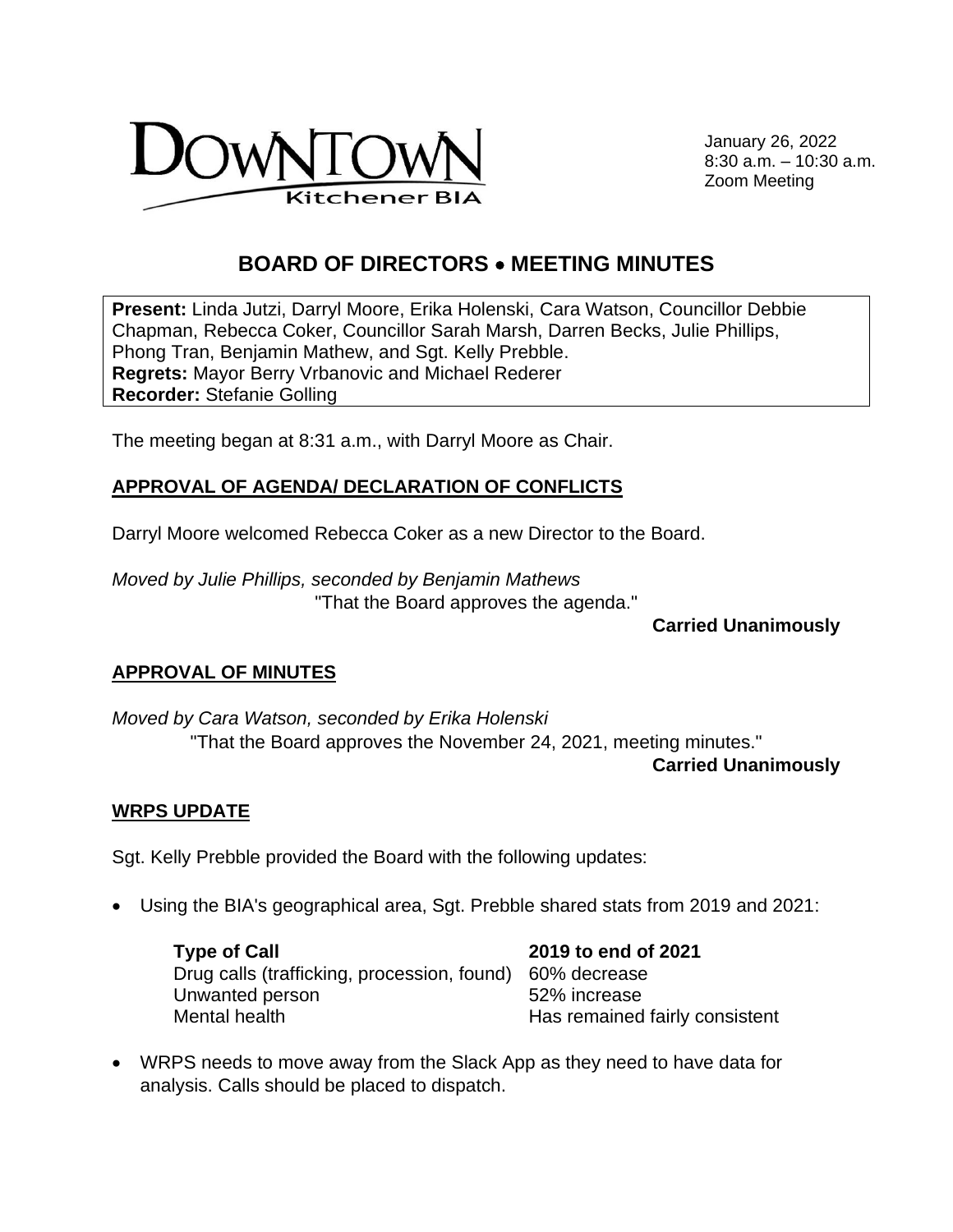- Foot patrol is working on a need's basis.
- A plan is being developed to speak to foot and bike patrol downtown.
- Sgt. Prebble has made a note for Divisions to monitor issues around patio season (once open). Specifically, during the hours of 4:00 p.m.-9:00 p.m.

Director comments/feedback:

- Beyond the fact that WRPS is having issues, we know that foot patrol made a difference, and with no Slack app, there will be additional problems. We are asking for partnership – let's keep in touch, stay on it, and resolve these issues.
	- o There are a lot of conversations and things happening behind the scenes, and it's trying to get things centralized. As things ramp up, we will try and stay on top of it.
- Sgt. Prebble noted that businesses could report online if they do not have time to call in to dispatch. Online reporting will also allow WRPS to see if there are trends.
	- $\circ$  If we go with the need to report all the time, the reporting system needs to be simpler and faster.
- Are we saying the Slack app will never be used, and a decision has been made to cut it off?
	- o Send an email to Cst. Lee Elliott rather than the Slack app for a response. Cst. Elliott is in Tuesday to Friday.
	- o **(Action item)** BIA staff to develop messaging to share with the membership.

Sgt. Kelly Prebble left the meeting.

Further discussion:

- Would it be helpful if the BIA regularly sent a standardized letter to WRPS with examples from two businesses? We should see if that gets any attention or attraction; businesses cannot do the online reporting.
- Many businesses have given up, as they cannot stay on hold for 30+ minutes. It doesn't make sense for a business owner. This is where the Slack app works really well; however, I understand that it does not make sense when we do not have dedicated officers.
- Maybe through comments on the Slack app, we can create a letter to WRPS.
- Are statistics down because what we were doing was working?
- Our business does not use dispatch. The Slack app was a great tool for reporting trends, but it is pointless if it is not being monitored.

**(Action item)** Linda Jutzi will come back with a template to update WRPS regularly.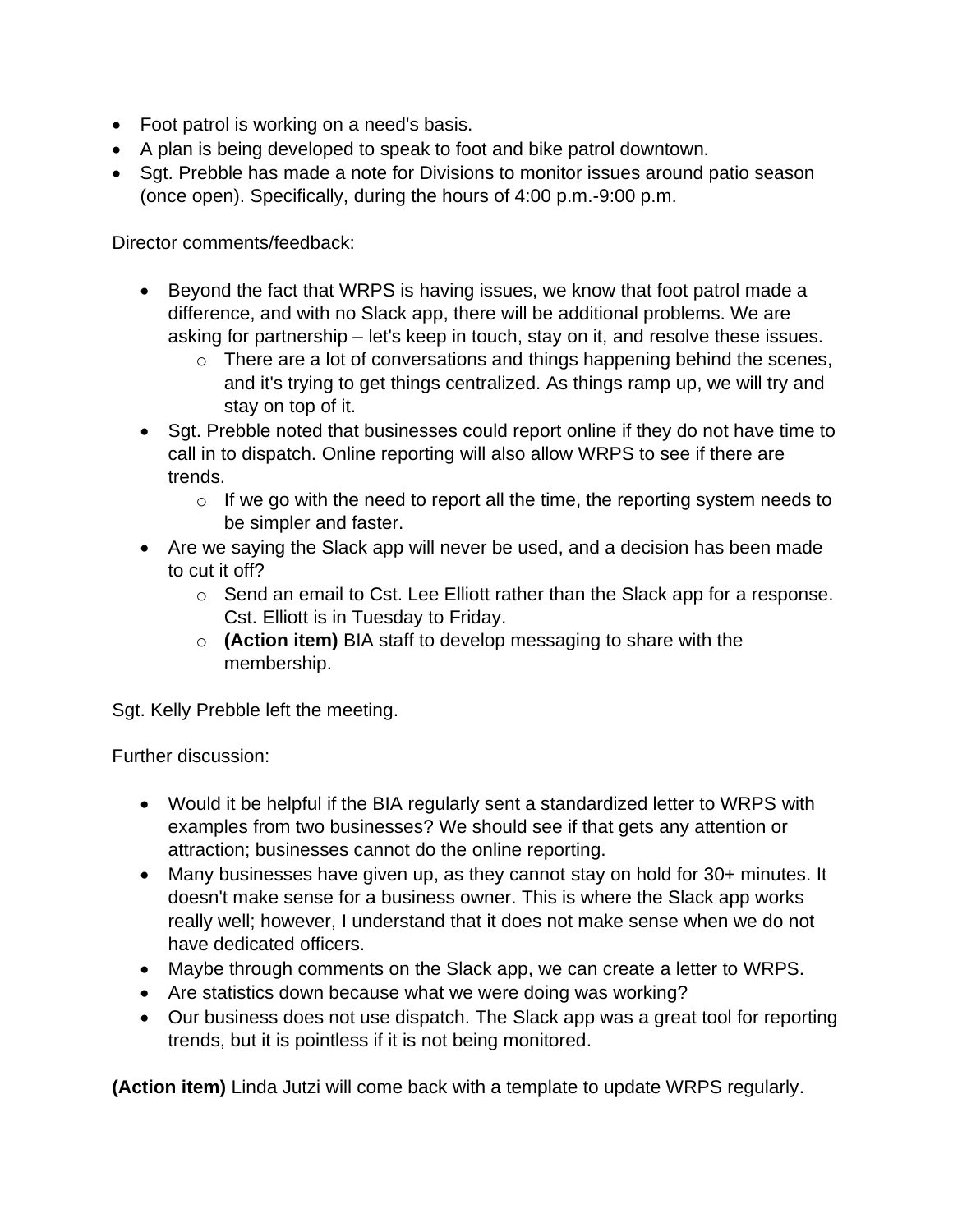#### **LAUNCHING 2022**

Linda Jutzi thanked the Board for all their time as volunteer Directors of the BIA and expressed a positive welcome for 2022. Ms. Jutzi highlighted the following:

- Understanding that the pandemic would continue to affect our small business community into the New Year, Ms. Jutzi felt it is worth starting our year together by reminding ourselves what is great about downtown and the advantages we have coming out of a very tough two years.
- There was a recent article in the Waterloo Region Record about commercial vacancy rates. The article stated that commercial real estate studies show downtown office vacancy of 27 percent, and second only to Calgary's 33 percent. If we focus on this single piece of data, it doesn't sound good. There is more to be understood about statistics like this. After speaking with Darren Becks, Ms. Jutzi shared that they have an idea of someone who may come to the Board meeting in the coming months to help Directors understand the details behind these numbers. While the technology industry will adapt to a certain hybrid model for working between home and the office, many people will want to be back in an office setting around people, out on the street during lunch hour when the weather is good, picking up coffees and supporting our businesses. Additionally, we will see a residential boom that will assist with more people on our streets shopping and eating over the next three years.
- During some recent OBIAA meetings and conversations with other Executive Directors, many BIA's have struggled with a high staff turnover. A small team atmosphere can be challenging, especially when working remotely during a pandemic. Our BIA is being called trendsetters and has others reaching out and asking how we executed some of our programs. We are fortunate in Kitchener to have a high-functioning team consisting of staff with anywhere from 7 to 11 years of experience with downtown.
- Through the execution of new programs, we were able to submit invoices and apply to the 2021 My Main Street grant. Ms. Jutzi thanked the Board for giving us the go-ahead to do this during a time when many others had very little to submit.
- 2022 was to be a year to address a change in priorities but given what we heard from the membership back in October, members shared that they want us to stay on course with beautification, cleanliness, and advocacy for safety.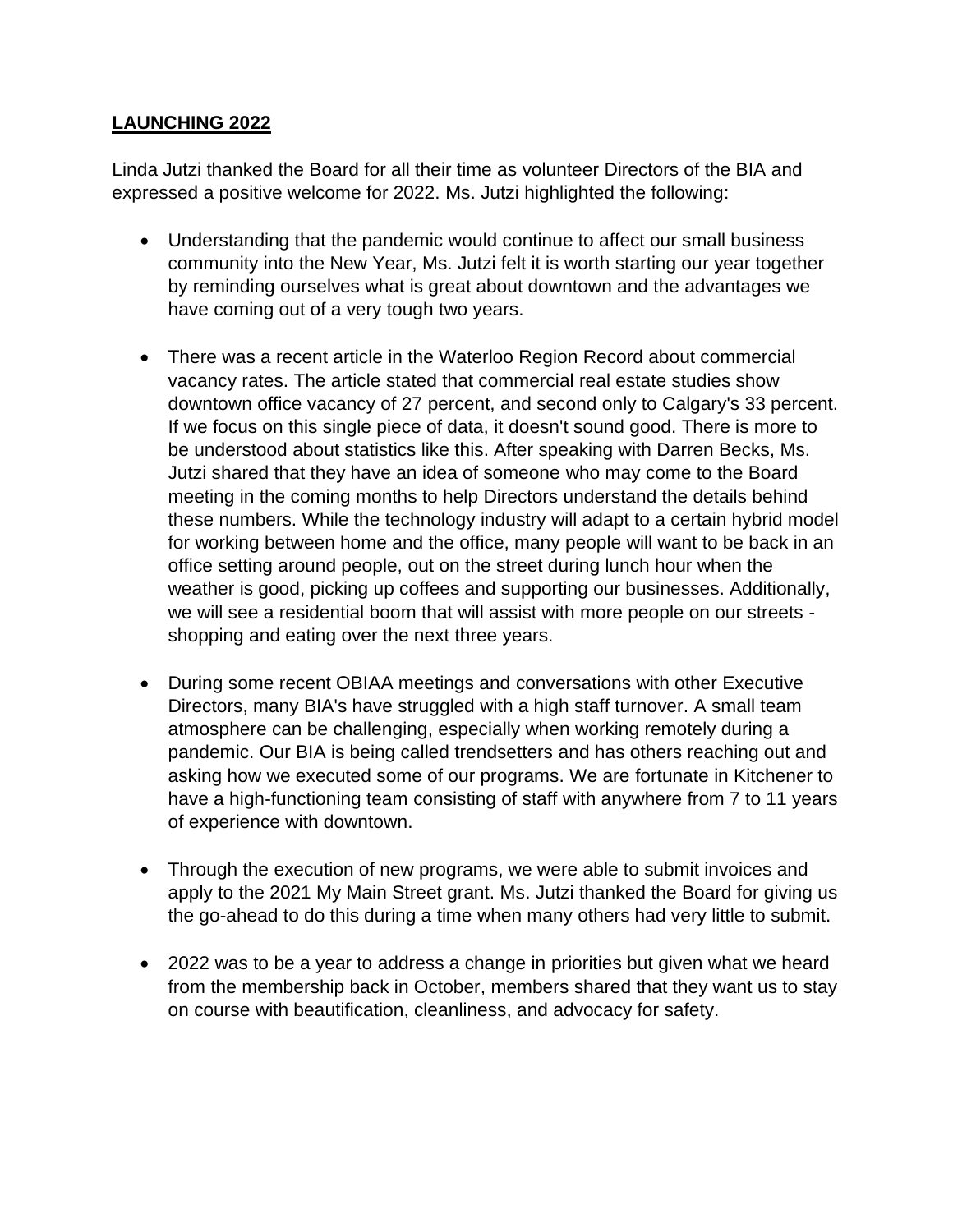- Ms. Jutzi wanted to acknowledge a good collaborative relationship with Operations, and that credit for this goes to Darren Becks. Mr. Becks was instrumental in ensuring the patio program was a success.
- Lastly, Ms. Jutzi wanted to assure the Board that we are ready for this year, and when change needs to happen, she is confident that this team can and has proven to pivot when there is change and need to deliver new programs.

### **MY MAIN STREET GRANTS**

Linda Jutzi shared an update and overview of the 2021/2022 My Main Street grant funding.

### **2021**

- 2021 submission required all expenses to be spent between June  $8<sup>th</sup>$  and December 31st.
- Our three submissions received 100% approval of approximately \$360,000 in funding.
- Deadline for final reporting, including proof of expenses is due on February 1<sup>st</sup>, 2022. This report must include:
	- o A copy and tracking of all paid invoices, as well as cheque numbers for payments.
	- o Reporting on challenges, learning lessons and unexpected outcomes.
	- o Back up photography of programs.
	- o Examples of social media and links to all programs online.
	- $\circ$  As well as statistics on how our programs impacted the community we serve.
- My Main Street commits to funds being in our account within 30 days of submitting the reports (March 1<sup>st</sup>, 2022).

#### **2022**

- Announcement that phase II would open in January 2022 for another round of funding.
- New submissions are due on February  $1<sup>st</sup>$ , 2022.
- This grant allows for projects where spending takes place from January 1 to December 31, 2022.
- My Main Street commits to informing applicants by March  $15<sup>th</sup>$  on the status of our new submissions.
- Successful applicants will be required to follow a similar back-up document process, which includes invoicing, reporting, photography, social media and impacts.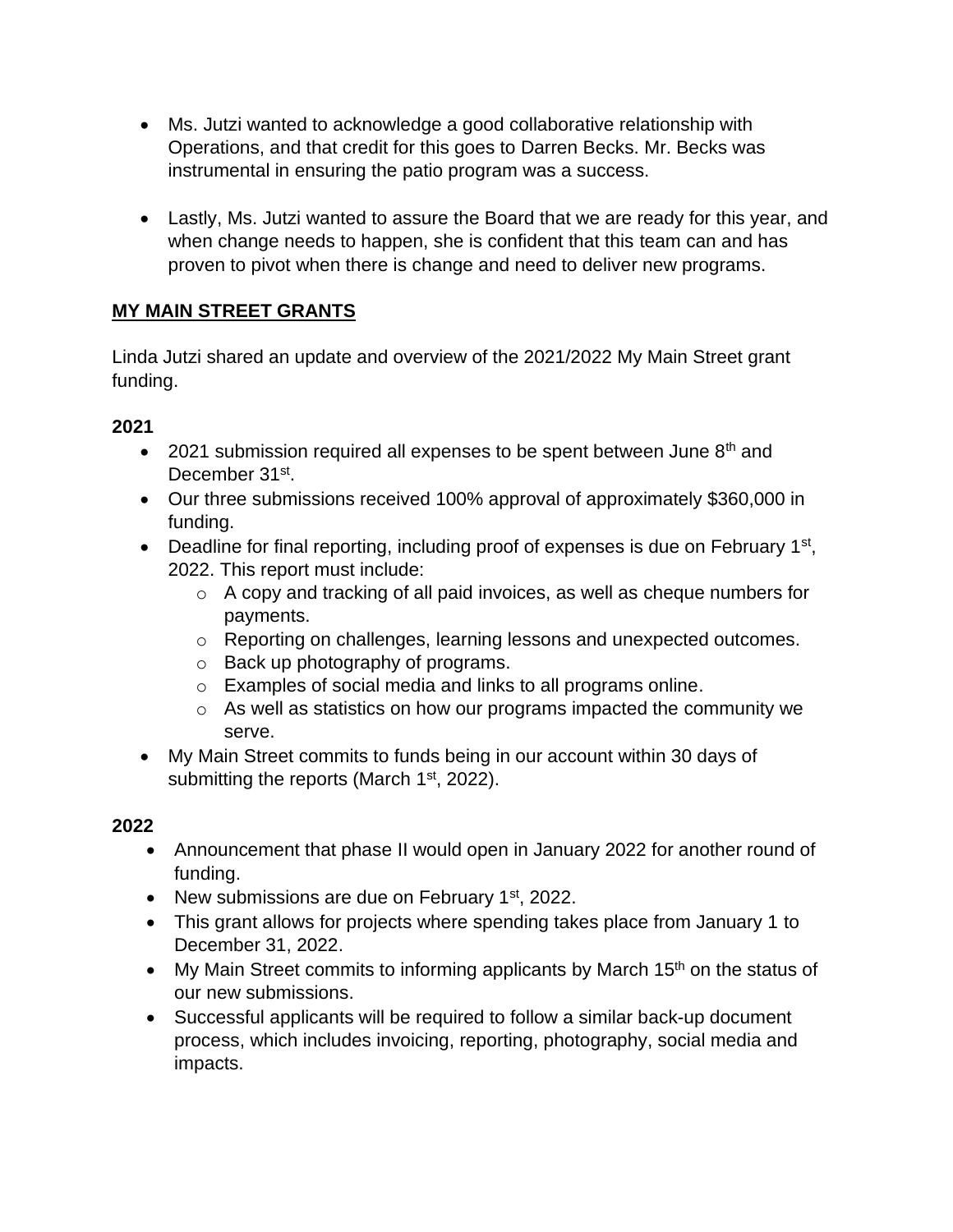- Funds, if approved, for 2022 submissions will be eligible for 25% deposits up front.
- Full payments will be in our account in 30 days or less following the completion of the event/program.

| What we applied for in 2021   |           | What we are applying for in 2022 |           |
|-------------------------------|-----------|----------------------------------|-----------|
| Patio Program                 | \$250,000 | Patio Program                    | \$250,000 |
| <b>DTK Art Walk</b>           | \$29,135  | <b>DTK Art Walk</b>              | \$200,000 |
| Holiday Programming           | \$89,500  | Sip of Summer Patio Launch Party | \$105,000 |
| <b>Total funding approved</b> | \$368,635 | <b>Total funding requested</b>   | \$555,000 |

Director questions and comments:

- Given that the pool of money is \$23M, how much can each program apply for? o Each application request for funding can be up to \$250,000.
- Do you worry being recipients of 2021 funding will put us at the bottom of funders for this year?
	- $\circ$  There will be many more applications in 2022, but Ms. Jutzi remains positive.
- Our cash flow is healthy; it would be appropriate to go back to the membership.
- Some of the capital reserve funds were used for the Queen Street Project and the first wave of the pandemic. Our cash flow is looking strong—a recommendation to put into a reserve fund.
	- o Recommendation to change the word from "capital", suggesting a different line item name for auditing purposes.
- This is a large sum of money. We need to be very transparent with the membership when it comes in and where it goes. We need to keep tabs on the funds all the way through.
	- o We had the money allocated in our budget already; instead of using our money – we used grant money.
- We need to clarify to the membership what money is being put aside.

**Action item:** When Ms. Jutzi meets with KPMG ask for recommendations on how we show this on the books.

### **Q4 Financial Report**

Treasurer, Phong Tran provided an overview of the 2021 fourth quarter financials. Mr. Tran indicated we have a strong cash flow but should continue to keep an eye on it.

**(Action item)** Phong Tran to adjust under Heart Felt Urban Experience.

*Moved by Julie Phillips, seconded by Erika Holenski*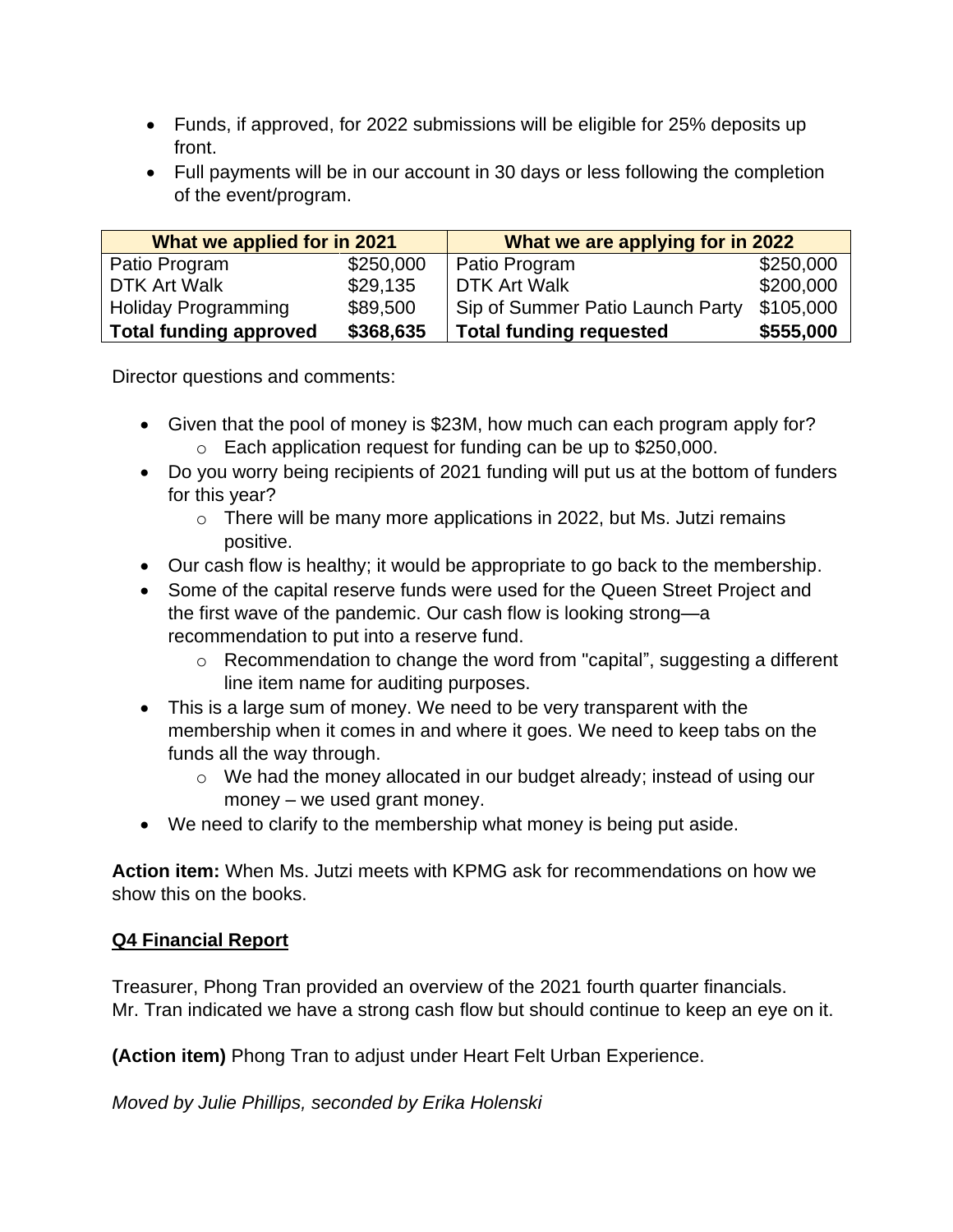"That the Board approves the Q4 Financials, as presented by Phong Tran."

#### **Carried Unanimously**

### **BOARD UPDATES**

Within the Board package, Linda Jutzi shared an update on the 2022 Spring Publication, 2022 TD Kitchener Blues Festival, and the Patio Program. Following, Ms. Jutzi added further comment and opened for discussion to the Board.

### **Patio Program**

- Ms. Jutzi explained that together with the City of Kitchener and Pop-up Street Patios, the BIA has started meeting and planning for the 2022 patio season. The team is really excited to push this project forward and would like to acknowledge the City for the amazing cooperation, and Darren Becks for really helping to push this through.
- Pop-up Street Patios is currently testing a fabric for the new sails; and a sample will be sent to Ms. Jutzi before proceeding. The BIA is excited to provide new and existing patios with the improved sails.
- The BIA is currently in discussion about leaving the patios up year-round. This would remove the annual install cost, however there would be some operations risks. Ms. Jutzi committed to bringing more information back to the Board in a few months.
- New patio furniture has been ordered for the patios.

Director questions/comments:

- With the new patio furniture investment are there plans to sell the old furniture?
	- o Much of the old patio furniture is in poor shape. **(Action item)** Ms. Jutzi commits to bringing back a furniture overview on what is in good vs. bad shape.
- The city is looking to streamline the online patio licensing renewal processing. It is currently in testing.

## **TD Kitchener Blues Festival**

• The TD Kitchener Blues Festival is making assumptions that 2022 will be a fullon festival. Ms. Jutzi confirmed with the festival that funding will be available within our 2022 budget; however, the organizers are asking for additional funds for the 20th anniversary. **(Action item)** Ms. Jutzi will bring this request back to the Board for consideration in February.

## **2022 Spring Publication**

• Ms. Jutzi shared that this publication is not Own It Magazine but will be the same quality. The purpose is to link people around us (and that are moving in) with a welcome package, connection piece, and an opportunity to provide business advertising. This publication will be a great intro to anyone moving into the core.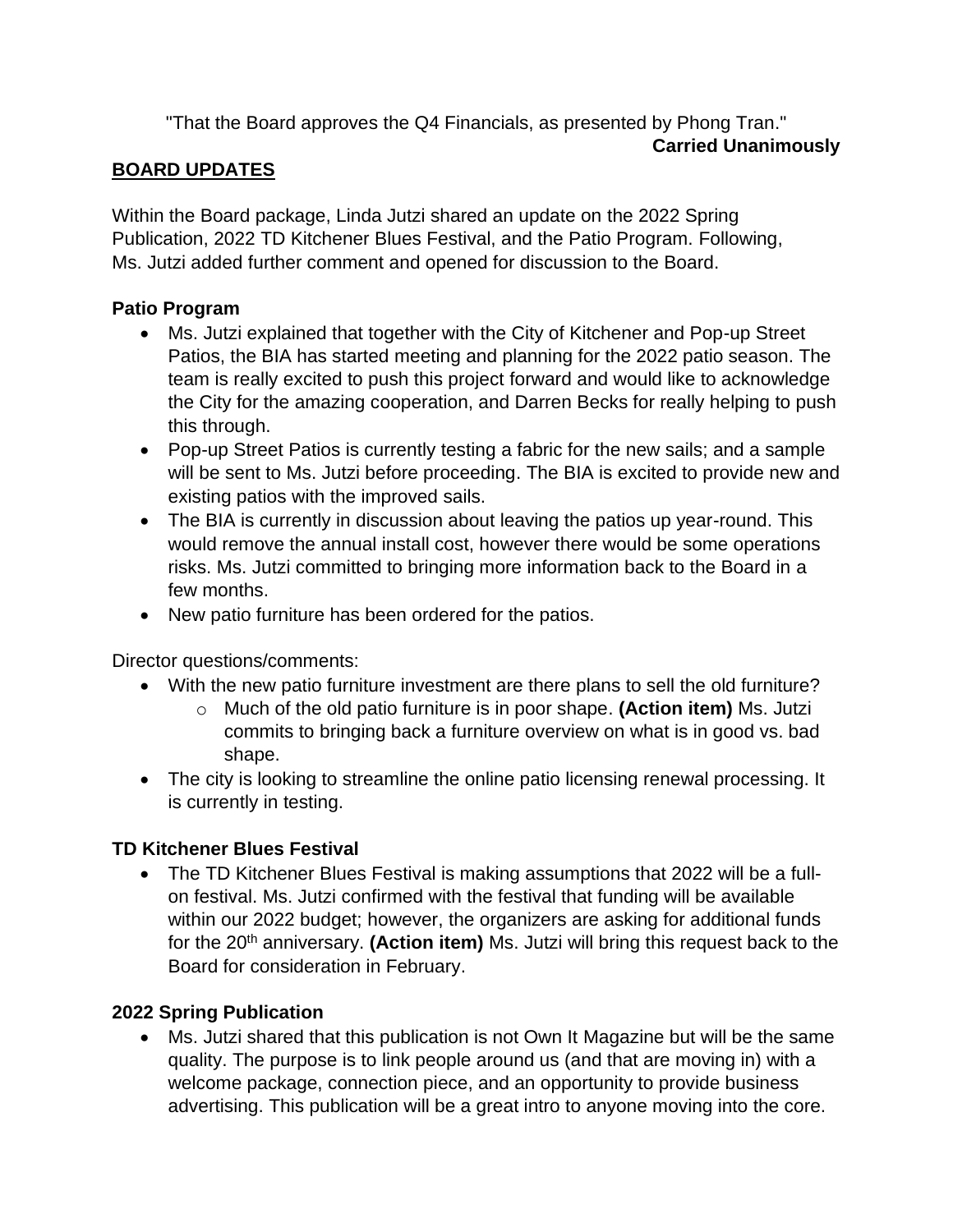• The publication is scheduled to launch in May/June 2022.

Director questions/comments:

- Is the BIA paying for this advertising template?
	- o As of today, there are no costs. We will control the format and look to ensure a long shelf life. Every business would have the opportunity to include a 40 to 80-word description.
- Will there be photographers to highlight the businesses?
	- o Staff person, Curtis Grimba, will be able to assist with this.
- It is incumbent on us as the BIA to tap on the shoulders and approach businesses if they did not receive the opportunity. The publication should be diverse and inclusive.
	- o The team has already had discussions on this and have started a spreadsheet. Perhaps the My Main Street Consultant could help with this as well.
		- Board Directors could help also.
- Are advertising opportunities only available to members of the BIA?
	- o Yes.
- In the events section are we highlighting smaller events as well?
	- o Yes, a positive event is worth sharing.
- Can we add somewhere "Pass it on" so people do not toss it? How many are we printing and how strict are we being.
	- o We are working with a Canada Post agent to determine distribution based on postal code. Great idea – we will share with the team the "Pass it on" piece.
- I recommend working with the city on neighbourhood areas that are most likely to come out and participate.

## **CITY OF KITCHENER – VISION FOR DOWNTOWN KITCHENER**

Darren Becks shared a presentation providing an overview of the community-led vision to shape Downtown Kitchener post-pandemic. Within the presentation, Mr. Becks cover the following:

Why now?

- Support economic recovery for downtown businesses.
- A new residential community is forming.
- Bring DTK and spaces back to life.
- Housing crisis and development pressure.
- Societal awakening (climate, equality, etc.).
- Major city and regional investments planned.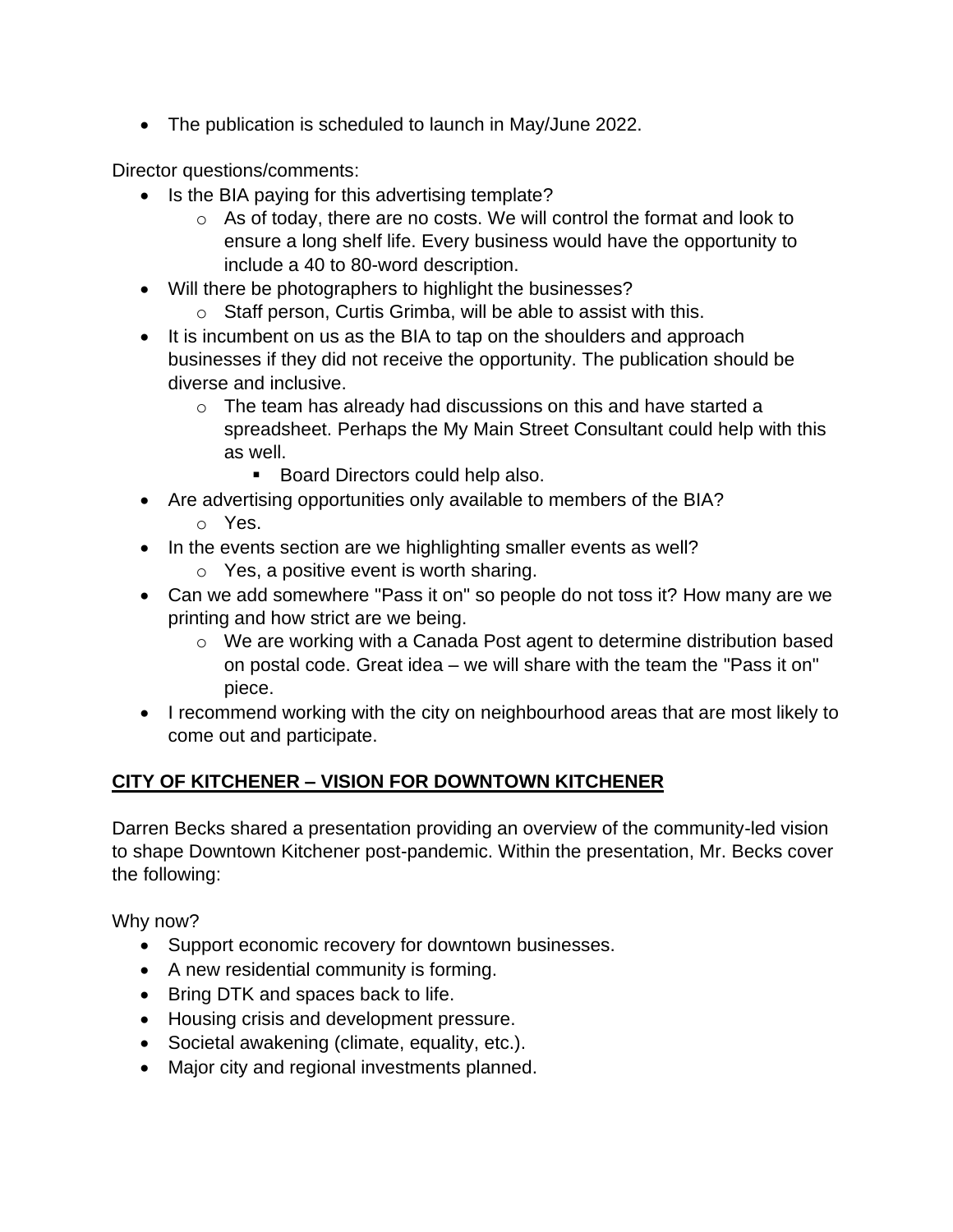Working with key stakeholders:

- Downtown Kitchener BIA and Downtown Action Advisory Committee
	- o Active as sounding boards for the vision and principles.
	- o Provide feedback at critical points in the process.
- Downtown Action Advisory Committee
	- o Direct collaboration with the steering committee and the engagement consultant on the fiver broad consultations.

Community-led vision:

- Downtown community working group
	- $\circ$  a) to develop a DTK vision and guiding principles through a series of workshops.
	- o b) to guide and shape the broader community engagement.
- Hands on community engagements
	- o Opportunities for the community to engage directly in visioning exercises.
- 12 themed engagements + 5 broad engagements
	- o Mixture of consultation methods.

Meeting Overview:

- 1. Growth
- 2. Housing
- 3. Neighbourhood
- 4. Supporting existing businesses and recovery (1-4 years)
- 5. Business imagine forward (5-10 years)
- 6. Movement of people and goods
- 7. Public spaces
- 8. Events, animation, and street life
- 9. Climate and environmental leadership
- 10. Equity
- 11. Safety and security
- 12. TBD
- 13. to 17. Broad community engagement

Project Leaders:

- Project Sponsor: GM Development Services
- Project Directors: Director Economic Development, Director of Planning
- Project Leads: Manager of Downtown Development and Innovation, Manager of Policy and Research
- Internal Leadership Group: Director of Transportation Services, Director of Parks & Cemeteries, Director of Sport, Director, Strategy and Corporate Performance, Manager of Community Centres, Corporate Communications & Marketing, Manager of Special Events
- Project Steering Committee: Project Sponsor, Project Directors, Project Leads
- Community Engagement Consultant
- Downtown Community Working Group: 25-30 community members
- Staff Working Team: Economic Development Staff, Communications staff
- Council engagement at key milestones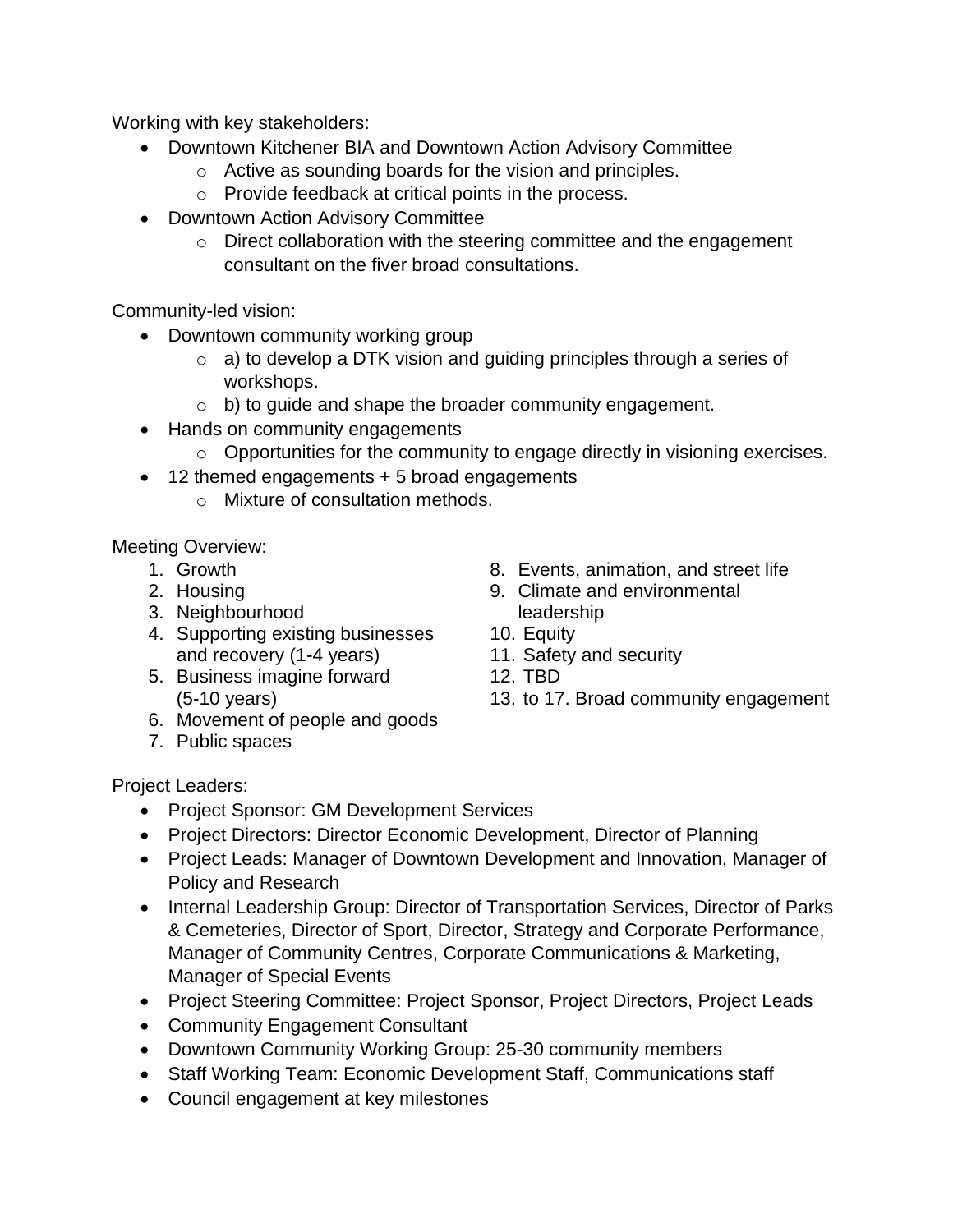- Broad Community Engagement (including Kitchener Advisory Committees)
- Subject Matter Experts: Planning, Equity Anti-Racism and Indigenous Initiatives, Neighbourhood Development Office, Transportation Planning, Economic Development, Parks and Cemeteries, Bylaw Enforcement, Downtown Kitchener BIA, Corporate Sustainability Officer, Region of Waterloo, Communitech, Waterloo Region Police Services.

Downtown Community Working Group:

- Academic (1)
- Arts and Culture Representative (artist/institution) (1)
- Business Owner Hospitality and Night Life (1), Office and services (1), Restaurant (1), Retail (1)
- Climate/Sustainability Professional (1)
- Developer/Land or Building Owners Commercial (1)
- Developer/Landowner Residential (1)
- Executive Director, Downtown Kitchener BIA (1)
- Planner/Architect (1)
- Post-Secondary Downtown Campus (1)
- Post-Secondary Student (1)
- Representative Street involved/lived experience (1), Underrepresented populations (2)
- Resident-at-large/ Suburban resident (2)
- Social services downtown agency (1), housing (1)
- 1 Resident-at-Large per Downtown Neighbourhood (9): Downtown, Mount Hope Breithaupt Park, KW Hospital, Cherry Hill, Victoria Park, Cedar Hill, King Street East, Central Frederick, and Civic Centre.

Staff are working with EDI group on how they can establish an application process. This will allow the committee to be representative of the community.

What is next for BIA?

- City will initiate process to engage a consultant
- Call for members on DCWG (opportunity for BIA to communicate to its members)
- ED will participate on DCWG
- Next discussion with the Board will likely be when engagement plan has been built out

Questions/comments from the Board:

- Is this group completely different to DAAC?
	- o Yes.
- How many paid positions will there be?
	- $\circ$  The group will be volunteer. Consultants will be paid.